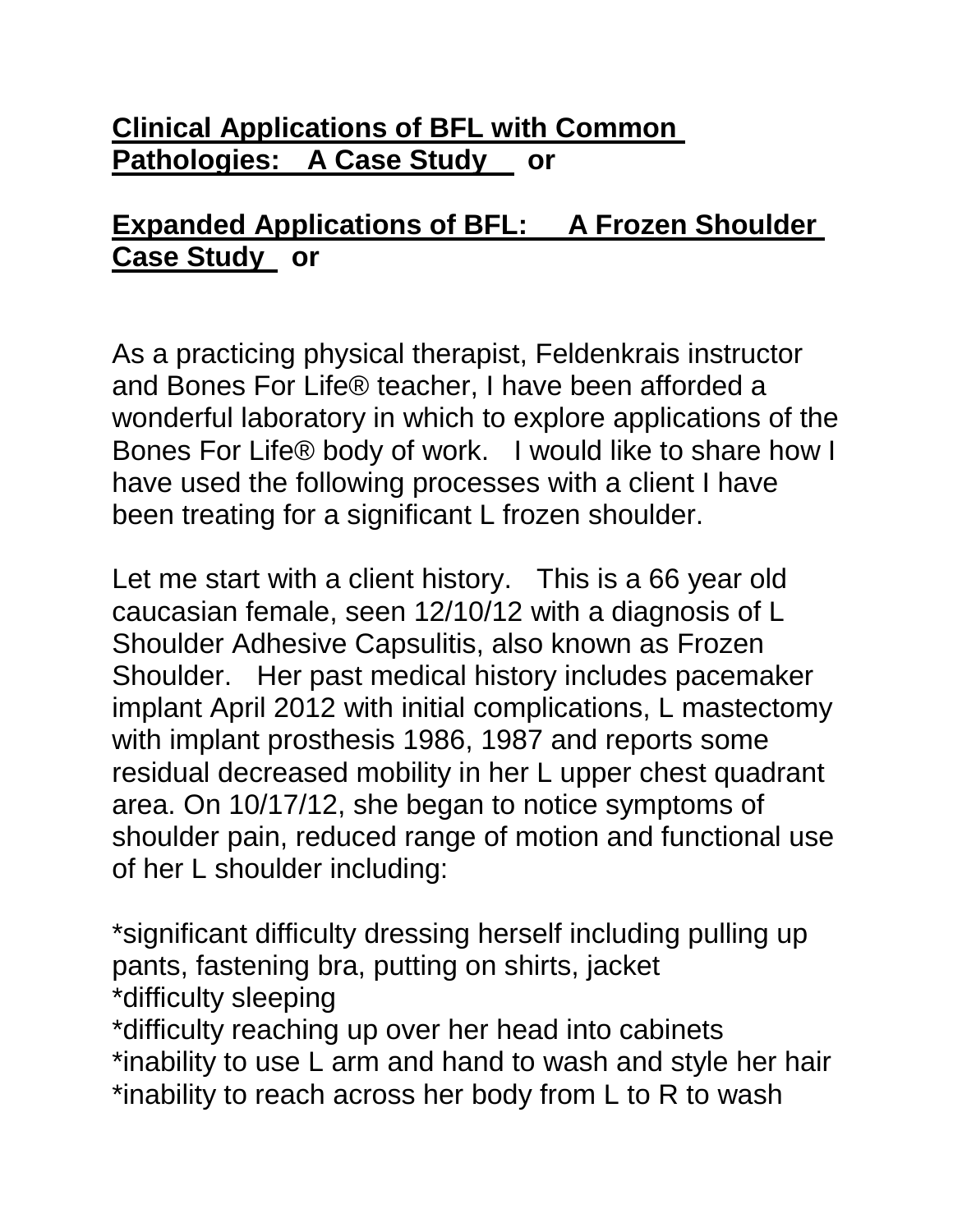underneath her R armpit

\*inability to reach behind her back with her L arm \*inability to be able to walk her dog using her L arm and hand

\*inability to carry anything in L hand without shoulder pain

With the loss of function, greater pain was noted. She reported her pain, using the following scale *0 (no pain)-10 (maximum)* :

9/10 with sudden movement 5-6/10 sleeping 8-9/10 intermittently deep with activity 5-6/10 intermittently moderate with activity

She also reported neck and low back pain and discomfort 3-5/10 intermittent and a lack of feeling of space with discomfort in the front of her L shoulder and chest 4-6/10 intermittent. In her posture, her L shoulder was forward and higher that the R and she was slightly 'hunched' in her upper back.

*Simply stated, we have a woman experiencing:*

*\*significant pain of her L shoulder \*significant limitation in use of her L arm and shoulder \*at times, moderate pain and discomfort in her neck, low back and sometimes L hip*

*\*she said she feels like she doesn't walk smoothly on her L side*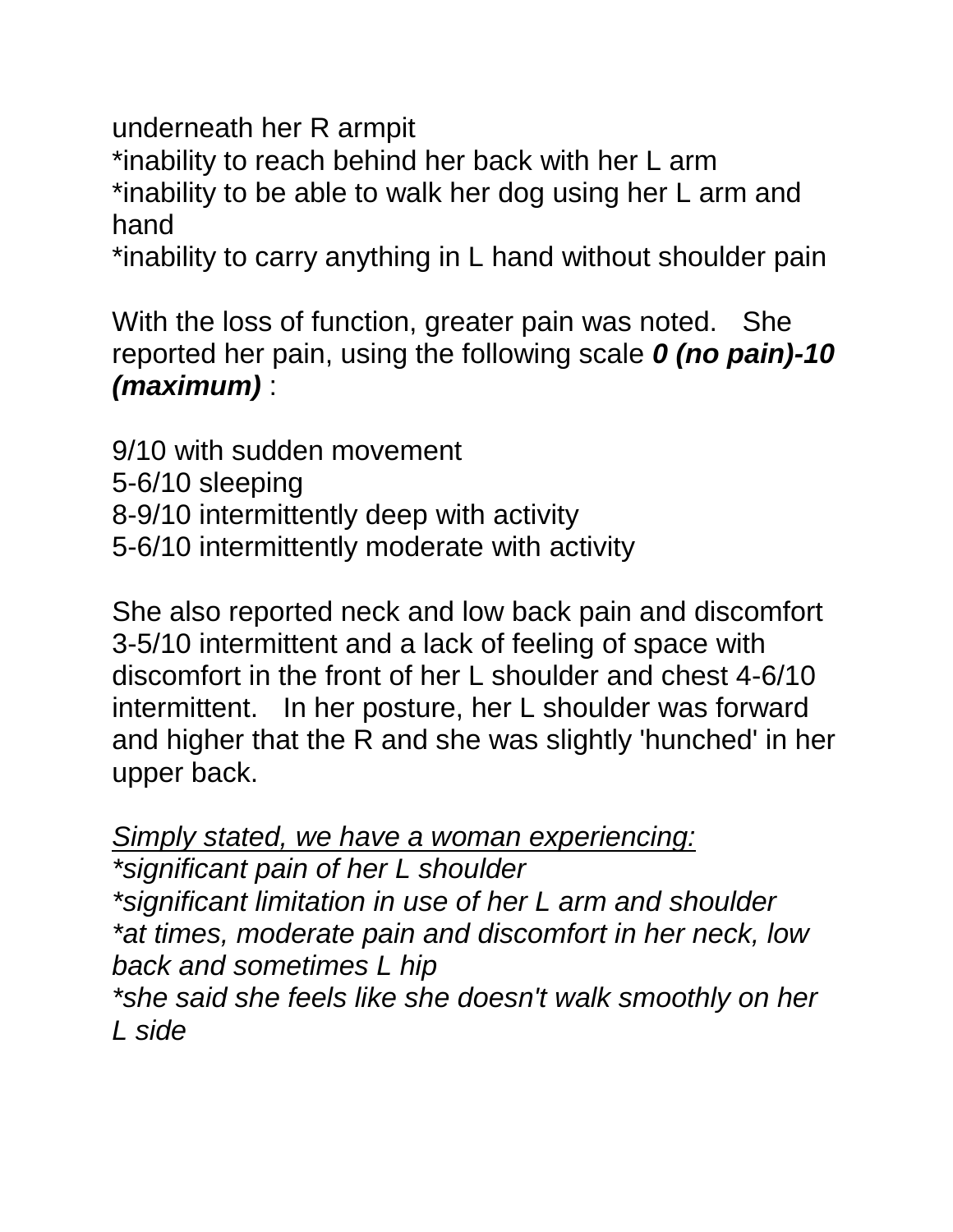What a wonderful opportunity to use the BFL work to help this woman achieve her goals of: \*reducing her L shoulder pain \*increasing the mobility of her L arm

Here are the processes I taught my client, at times modified when needed:

#4 Wave Response: Counter-undulation of the curves Wave Response: Foot on the wall p.26-29 (*5th session*) #40 Rocking in One Unit: Readjusting the spine p.40-44 (*6th session*) #24 Knee Bends a Knee: Spontaneous springiness p.197-204 (*7th session*) #56 Combing the Hair: Passive elongation of the neck p.108-111 (*9th session*) #65 Bagel or Two Knots: Shortcut to upright standing p.22-24 (*12th session*)

To date, she has been seen for 14 sessions.

| Her mobility is as follows:<br>1/4/13 | 12/10/12 Intial evaluation  |
|---------------------------------------|-----------------------------|
| <b>Shoulder flexion</b>               | 95 degrees significant pain |
| 158 degrees initiation of pain        |                             |
| Shoulder abduction                    | 53 degrees                  |
| 105 degrees                           |                             |
| Shoulder ext rot.                     | Ш<br>5 degrees              |
| 25 degrees                            |                             |
| Shoulder int rot.                     | Ш<br>23 degrees             |
| Н<br>39 degrees                       |                             |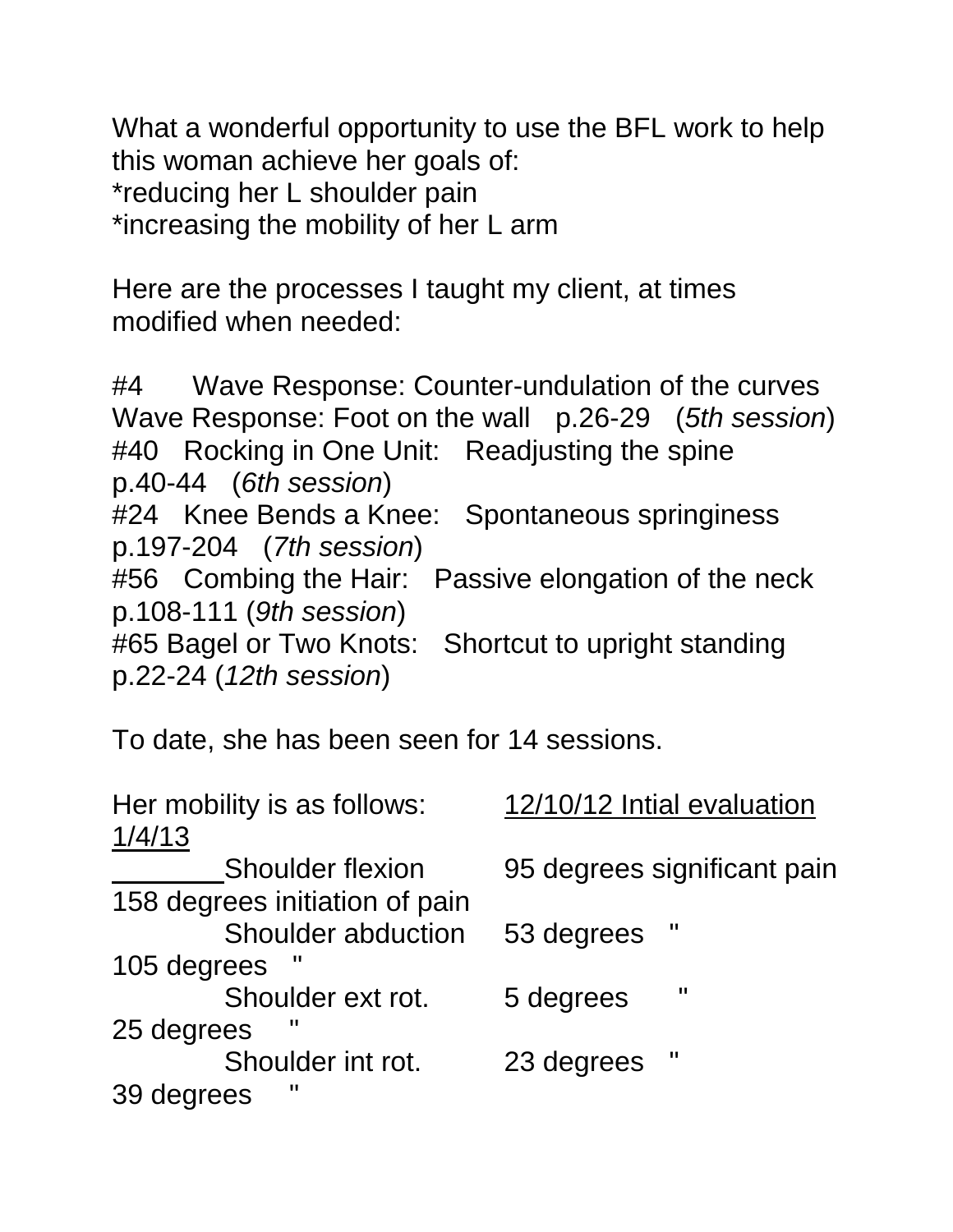She reports minimal pain with sleeping, ability to walk dog with L arm, to reach across body and wash R armpit, reach up to first shelf in cabinets, wash and style hair with minimum discomfort and is thrilled with her progress.

Let's take a look at the first BFL process that was introduced:

# 1. **#4 Wave Response: Counter -undulation of the curves. Wave Response: Foot on the wall.**

2. Functional Background (motivation for the process)

\*In western culture, as we use our bodies less for manual work and find ourselves with a higher percentage of time in seated postures, our image and awareness of the components of dynamic walking and it's qualities of lengthening and shortening are less cultivated, sensed and applied

\*Cultivating and defining wave/axis response of the spine is one of the primary concepts of the BFL program for strengthening bone by natural movement and weight bearing posture

3. Specific Contribution (what is going on in this process that answers #2)

\*In walking, as one foot steps forward on the ground the whole body weight transfers onto that forward stepping foot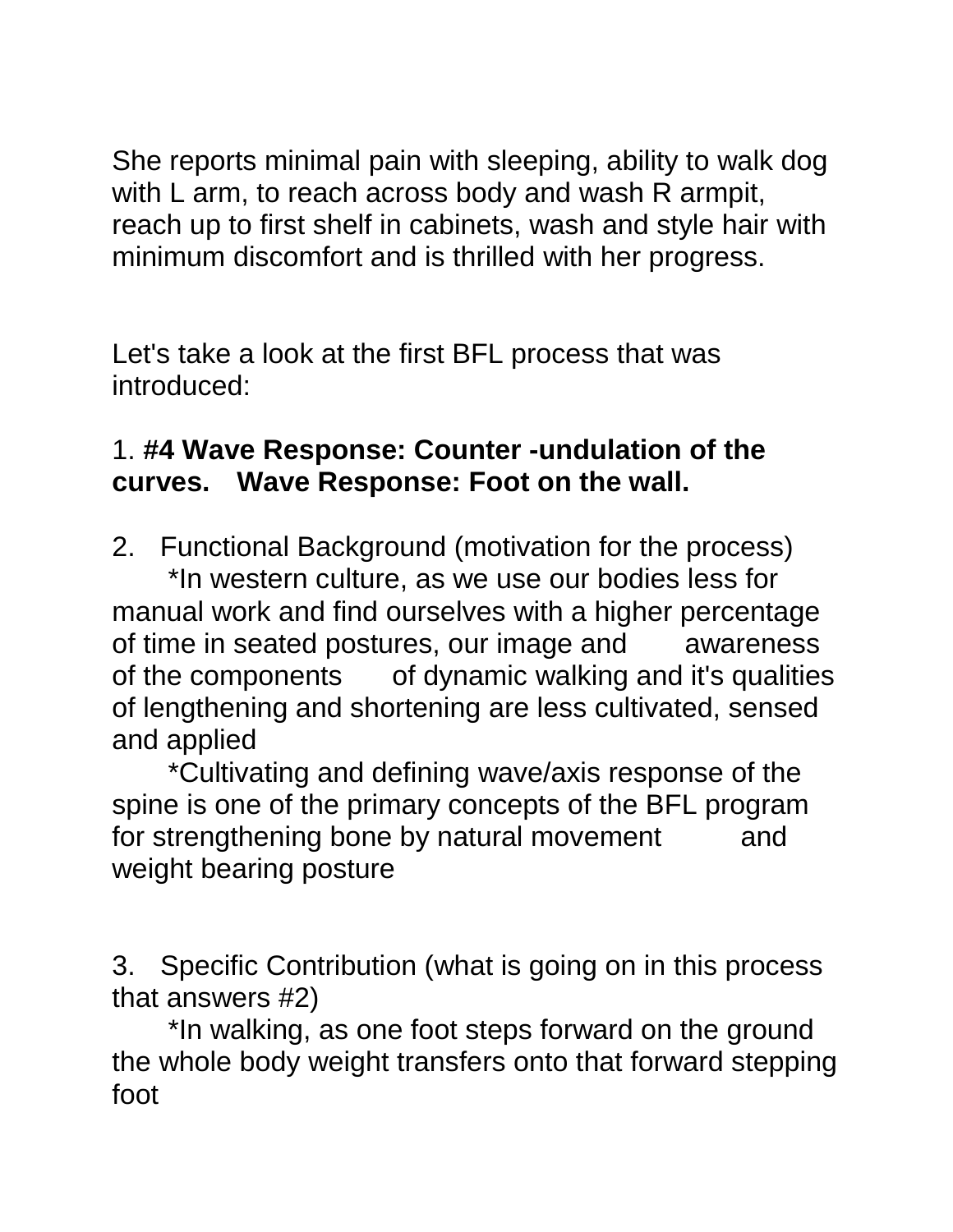\*The pressure of the foot hitting the ground evokes a counter pressure, a ground force, causing an upward stream through the body and makes it

taller

\*WIth the body weight transferred to the front foot, the body taller, the foot from behind starts to pass through the air toward the next step

4. Initial Test

\*Lie on your back, place your R foot on the wall with a bend in your knee somewhere ~90 degrees, with L foot standing on floor

\*Push the wall with the R foot as you breath out, observe the space between your lowback and the floor

5. Procedure of the Process

### 6. Safety Measures

\*May need support under the pelvis, in the lowback space, under the head, neck (what is the distance from the chin to the chest?)

7. Learning Strategies

\*How pressing causes changes in tension of muscles

\*How eliminating gravity comes into play

\*Understanding how the spine responds to the pressure, how the curves are synchronized, lumbar rounded out, neck curves in

8. What maneuver created the change (core of the process)